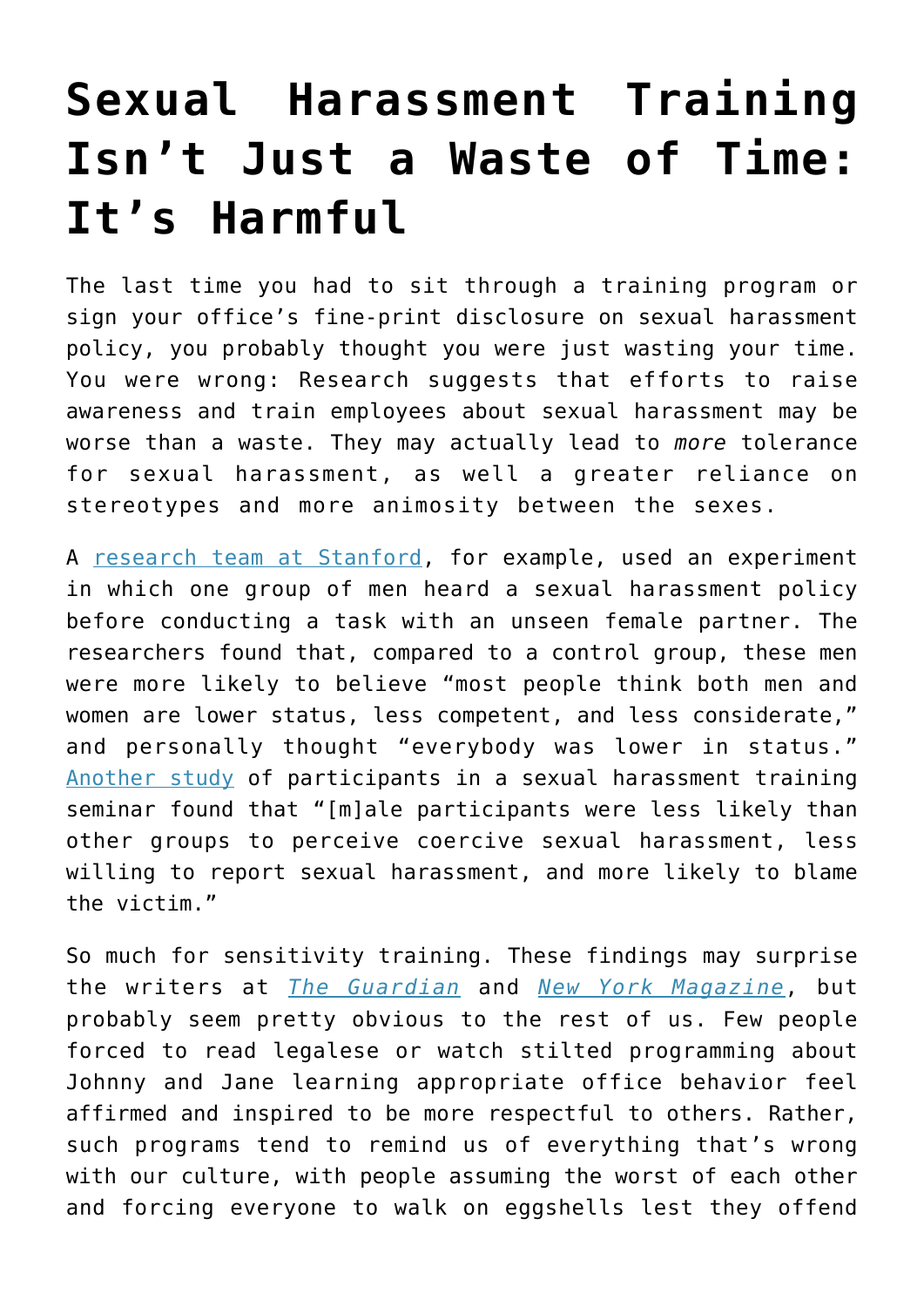someone else.

The researchers studying the impact of these training programs acknowledge that they may be inadvertently activating "gender stereotypes rather than challenging them," and that men who already feel women enjoy a double standard—welcoming sexual attention in some circumstances but also able to claim harassment—may feel their suspicions are confirmed. One researcher blamed these unwelcome results on the content of training, which tends to rely on cartoonish examples.

That may be true, but the flaws in the training programs also speak to the more fundamental problem of the selective and arbitrary nature of sexual harassment categorizations themselves. We all know that in the real world, the off-color joke told by the cool male coworker may be deemed acceptable office banter, but when it's uttered by the awkward, potbellied, older guy, then it's contributing to a hostile environment and becomes potential fodder for a lawsuit. A woman who wants to go out with her colleague or even her supervisor may well be flattered when he makes an advance, but the hapless guy who mistakenly thought she was interested can end up in big trouble.

Sexual harassment training experts suggest that companies should set clear guidelines and consequences. But companies only have so much discretion since the law invites litigation not just for egregious situations, such as a boss coercing an underling or offering perks for sexual favors, but for more nebulous situations that could be the result of mere misunderstandings, differences in people's sense of humor, or a romantic partnership gone bad. Since nearly [40 percent of](http://www.aol.com/article/2013/02/14/office-romance-survey-results/20460570/) [workers admit](http://www.aol.com/article/2013/02/14/office-romance-survey-results/20460570/) to having dated a coworker, there will inevitably be many grey areas and misunderstandings about what's within the parameters of normal adult relationships and what's out-of-bounds.

People who are genuinely interested in promoting greater